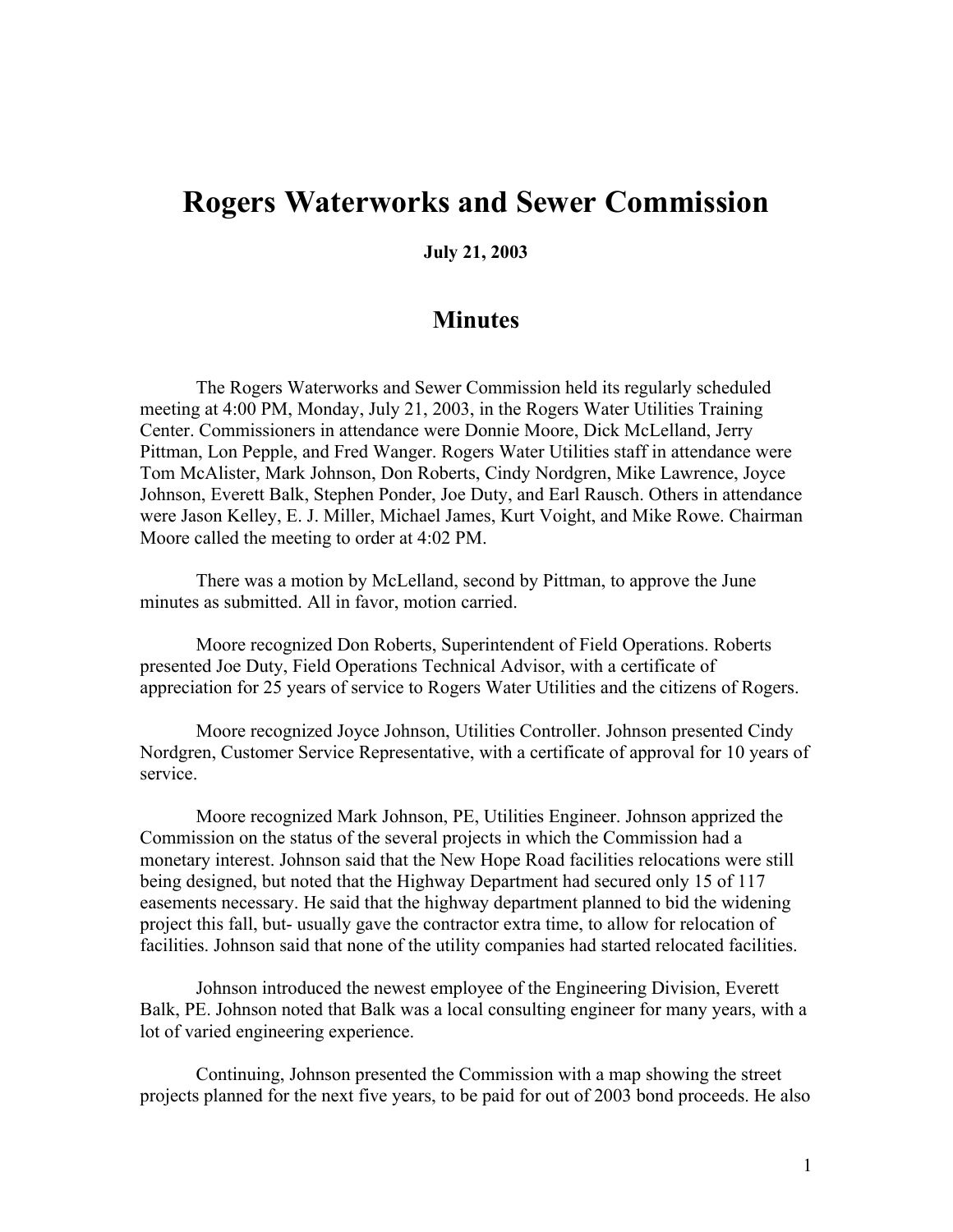presented a spreadsheet showing the approximate cost of relocating water and s ewer facilities for these widening projects. Johnson estimated a total cost of over \$4 million. Johnson said that there were no funds available from the City's bond issue to pay for water and sewer relocations.

How much to relocate water and sewer in New Hope Road? Someone asked. Johnson estimated a cost of \$2.3 million. Johnson said that the engineering for facilities relocations would be done in house to save engineering fees and control costs.

The Commission considered a proposal from Economic and Engineering Services (EES), Bellvue, Washington, to provide water rate making services for the Rogers Water Department. Tom McAlister, RWU Superintendent, said that Tom Gould of EES would perform the rate study, including a cost of service analysis and connection fees analysis. He said that the water department had never had a cost of service analysis. McAlister reminded the Commission that Gould had performed work for the Commission in the past, looking at the adequacy of water and sewer rates in 2000.

Moore asked about the time frame for the study. McAlister said that he asked for a completed study by November, when the Beaver Water District rate increase took effect. What bout the fees? Someone asked. McAlister opined that the fees were reasonable, compared to previous sewer rate studies underwritten by the Commission.

There was a motion by Pittman, second by McLelland, to approve the proposal from EES, not to exceed \$41,000. All in favor, motion carried.

Moore recognized Don Roberts again. Roberts presented the Commission with a list of eight vehicles that RWU planned to replace in FY '04. He noted that the smaller pickup trucks were not holding up as long as regular pickups, and that maintenance expense was higher for the small trucks. To that end, he said that the small trucks would be replaced by larger pickups. There was a motion by McLelland, second by Pepple, to allow the staff to advertise for bids for the replacement of eight vehicles. All in favor, motion carried.

Moore recognized Joyce Johnson again. Johnson presented the Commission with financial sheets for June 2003. Since these were fiscal year ending statements, she compared FY '03 budget projections against actual experience. Johnson pointed to the lackluster performance by the Water Department. Declining interest income and less than expected rebate from Beaver Water District caused the net profit to plunge significantly compared to the previous year. What was the budget projection for FY '04? McLelland asked. Johnson said that, without a water rate increase, the Water Department was projected to suffer a deficit of almost \$300,000. Johnson said that she had been warned by Beaver Water District not to expect a rebate next year.

Johnson said that the Sewer Department was performing well, although the net profit was somewhat less than the proceeding year. The financial statements were accepted without further comment.